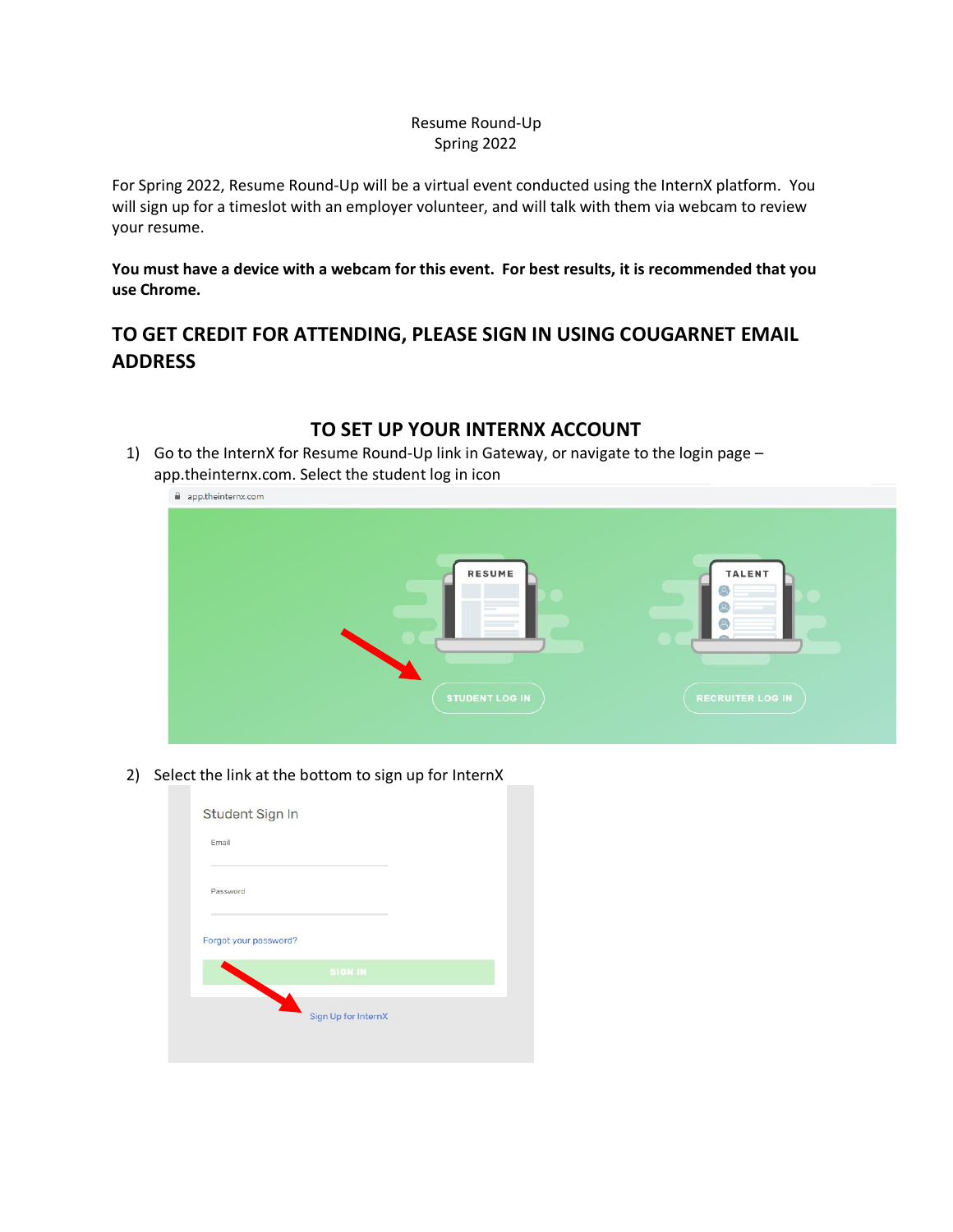3) Create your account and select continue – USE COUGARNET EMAIL ADDRESS.

| <b>InternX</b>                                                     |  |
|--------------------------------------------------------------------|--|
| <b>CREATE ACCOUNT</b>                                              |  |
| Please enter your school email address ending<br>in .edu.<br>Email |  |
| Password                                                           |  |
| <b>Confirm Password</b>                                            |  |
| Continue                                                           |  |

4) You will receive an email to confirm your account. Select confirm

Please follow the link below to confirm your email:



If the button above doesn't work, you can copy and paste this link directly into your browser:

https://app.theinternx.com/student/confirm-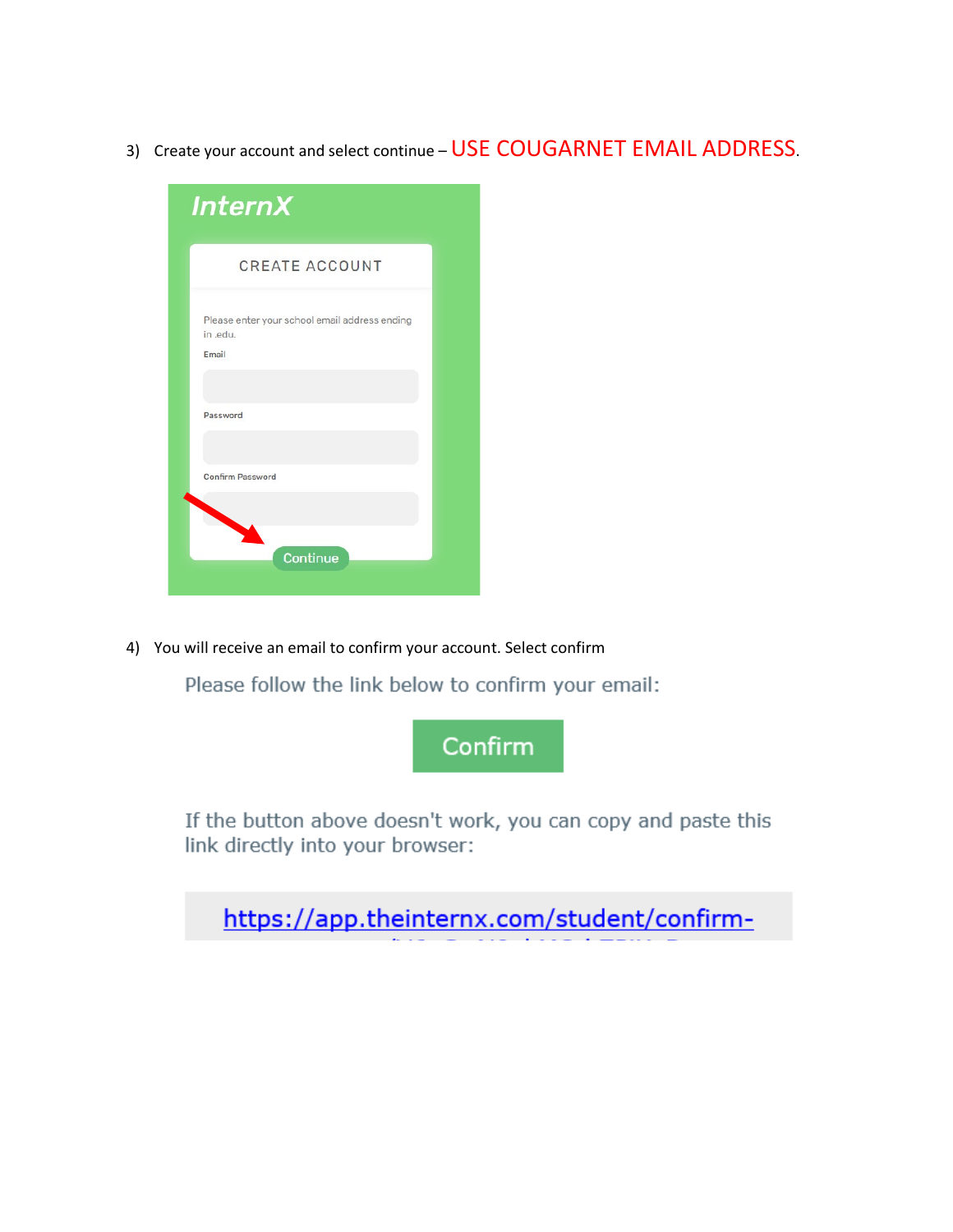5) Once you have confirmed your account, continue to the setup



- 6) Fill out your student profile information, then complete your sign-in.
	- a. Type in your GPA, don't use the arrows. If you don't have a UH GPA yet, use your GPA from your previous institution.
	- b. If you aren't sure about your major or graduation, just give your best guess.
	- c. For Region choose South for Texas
- 7) Select Account on the upper right hand corner Dashboard Available Jobs Saved Jobs Personality Assessment Career Fairs Meetings



8) Scroll down below the Personal Details to upload your resume

| Resume      |               |
|-------------|---------------|
| Choose file | <b>Browse</b> |

9) Click Save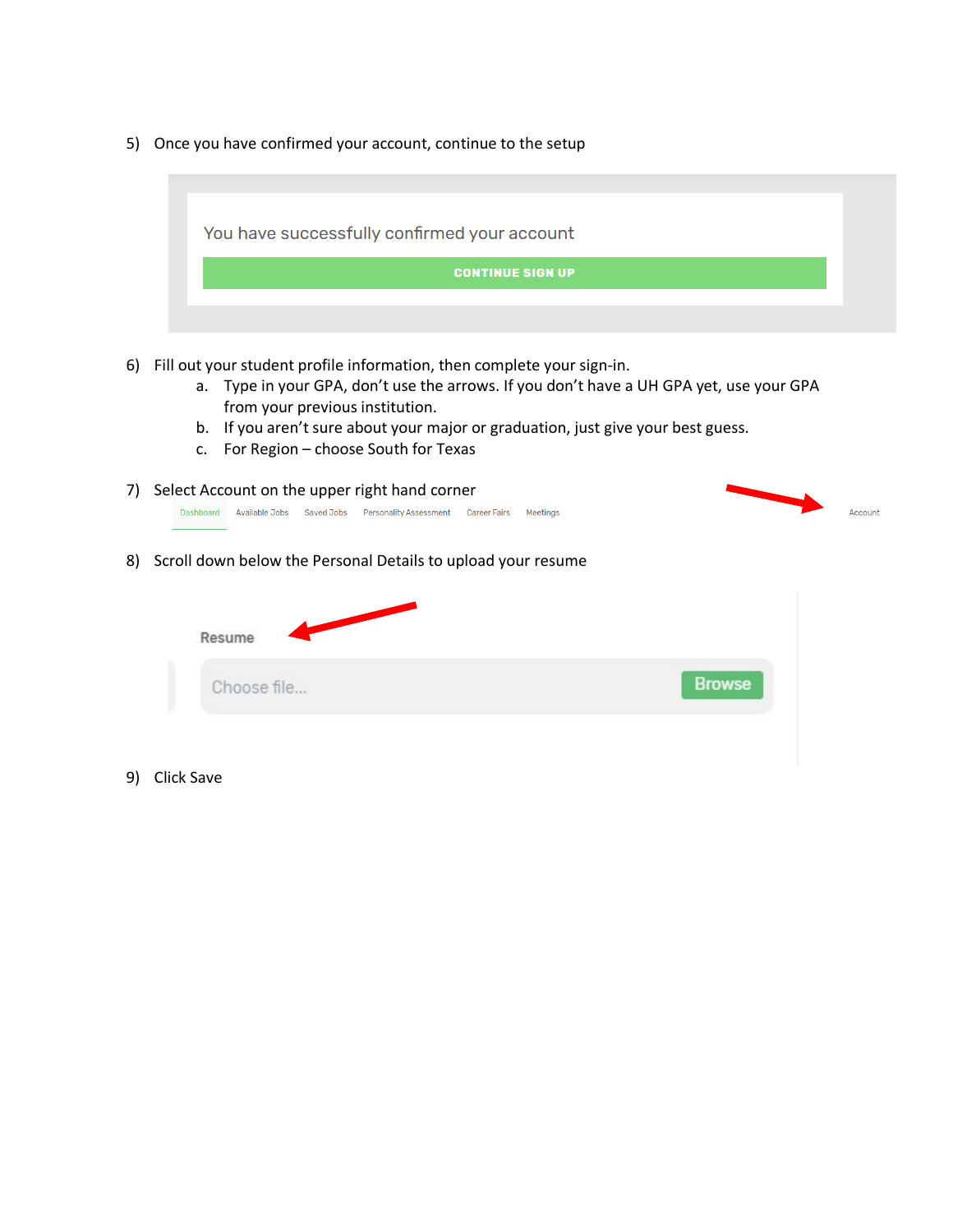#### **TO SIGN UP FOR A RESUME REVIEW TIMESLOT**

Account

- 1) Click the link for Career Fairs at the top Dashboard Available Jobs Saved Jobs Personality Assessment Career Fairs Meetings
- 2) Select the date you would like to attend Resume Round-Up



3) Click on the Scheduling link for your preferred fair

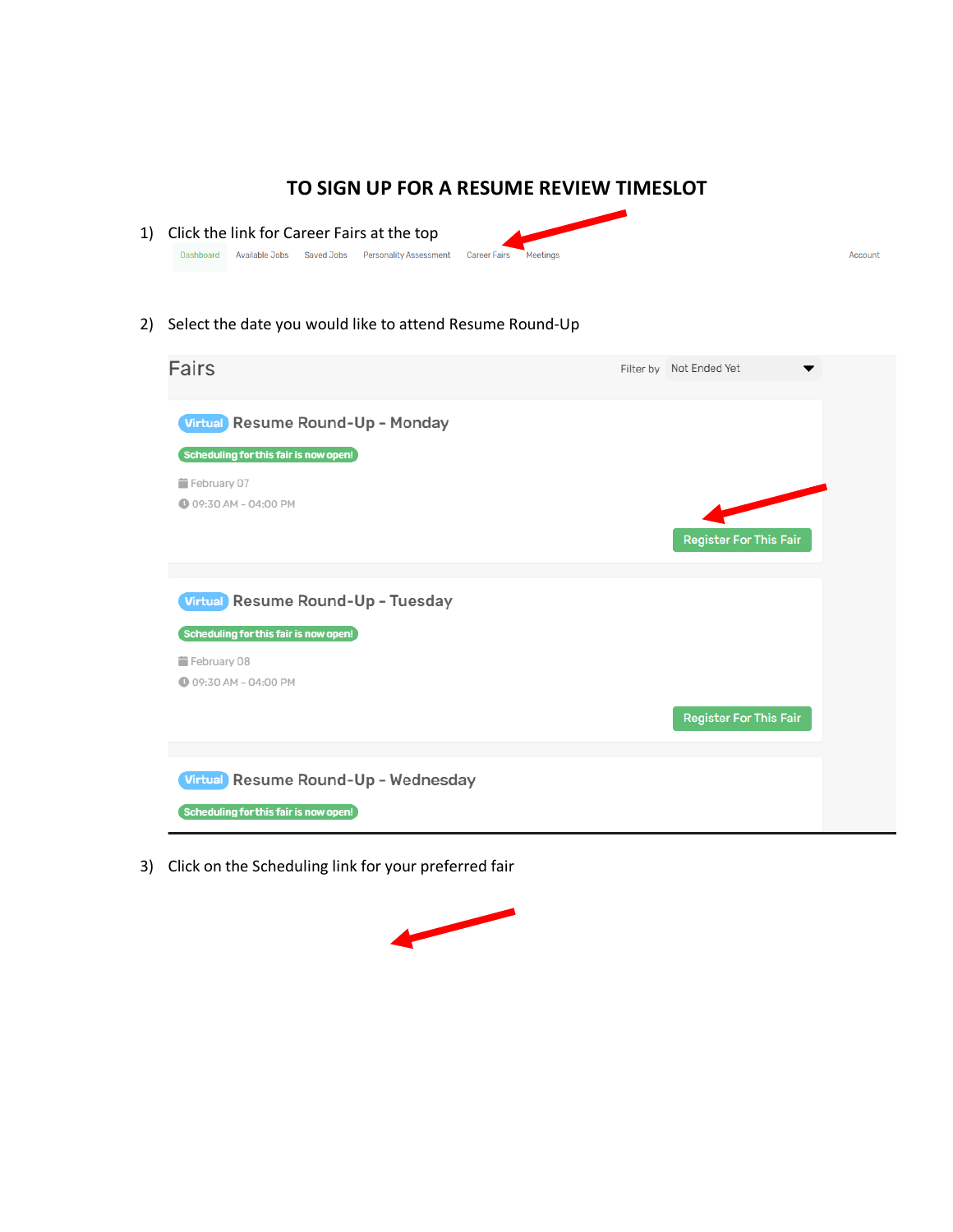|               | Virtual Resume Round-Up - Monday                                      |           |      |            |
|---------------|-----------------------------------------------------------------------|-----------|------|------------|
| ■ February 07 | Scheduling for this fair is now open!<br><b>@ 09:30 AM - 04:00 PM</b> |           |      |            |
|               |                                                                       |           |      | Unregister |
| 4)            | Select the Companies tab at the top                                   |           |      |            |
|               | <b>Fair Home</b>                                                      | Companies | Jobs |            |

#### 5) Select the volunteer company you would like to meet with

| Home<br>Companies<br>Jobs      | Meetings                      |                                                  |         |  |
|--------------------------------|-------------------------------|--------------------------------------------------|---------|--|
| All<br>Favourite               |                               |                                                  |         |  |
| Name Search                    | Showing 10 matching companies |                                                  | Sort by |  |
| John Doe LLC                   |                               | Mattress Firm                                    |         |  |
| Minimum GPA                    | <b>MATTRESSFIRM</b>           | Large Company · Official Site                    |         |  |
| 2.3                            | $\wedge$<br>$\checkmark$      |                                                  |         |  |
| Majors                         |                               |                                                  |         |  |
| Accounting, Management Science | $\checkmark$                  | Ernst & Young<br>Large Company · Official Site [ |         |  |
| Proficiencies                  | EV                            |                                                  |         |  |
| C++, AutoCAD                   | $\checkmark$                  |                                                  |         |  |
| Industries                     |                               | <b>Wells Fargo</b>                               |         |  |
| Web Design, Automation         | $\checkmark$                  | Large Company · Official Site                    |         |  |

6) Click the Scheduling button

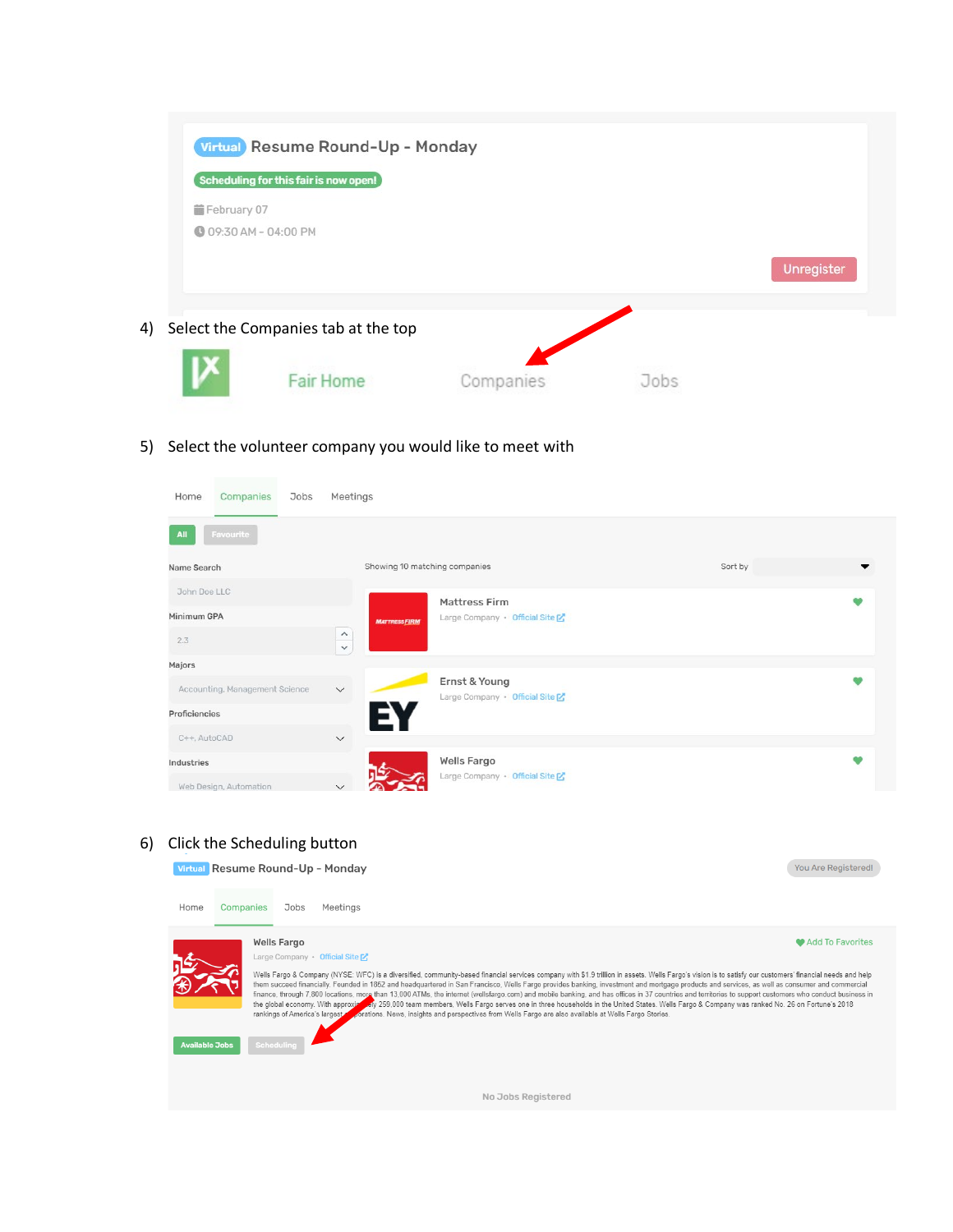#### 7) Click on the Register button



8) Click the down arrow to show available timeslots (if no timeslots show, there are none available with this particular recruiter)

| No Description                    |                              |
|-----------------------------------|------------------------------|
| February 07, Monday               |                              |
| 109:30 AM - 01:00 PM - 30 minutes |                              |
| Ashley Cordova                    |                              |
|                                   | <b>Schedule This Meeting</b> |
| <b>Time Slot</b>                  |                              |
|                                   |                              |
|                                   | Schedule<br>Cancel           |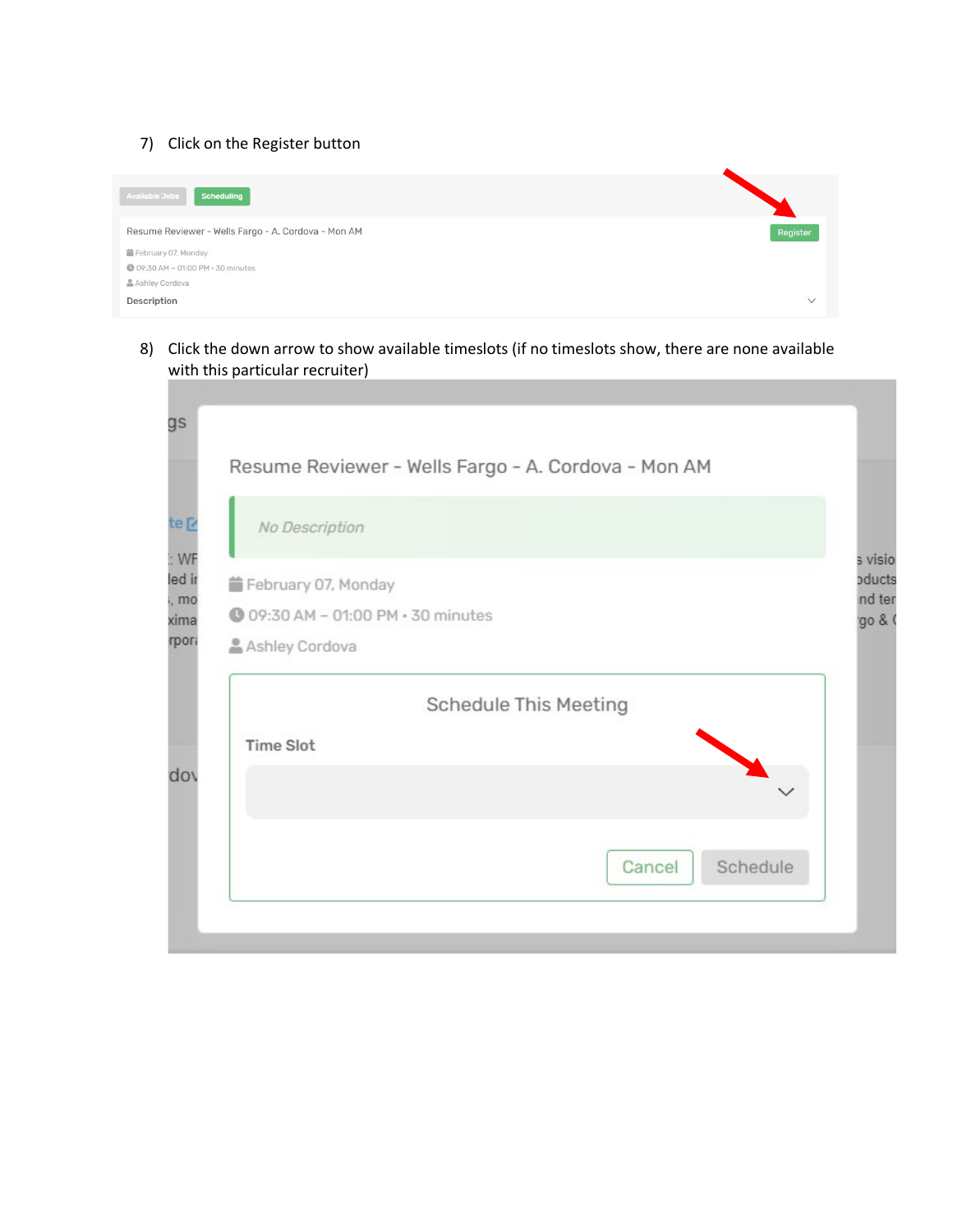|                           | Resume Reviewer - Wells Fargo - A. Cordova - Mon AM |
|---------------------------|-----------------------------------------------------|
|                           |                                                     |
| cial Site [2              | 09:30 AM                                            |
| (NYSE: WF                 | 10:00 AM                                            |
| Founded in<br>cations, mo | ä<br>10:30 AM                                       |
| approxima                 | $\circ$<br>11:00 AM                                 |
| gest corpora              | $\geq$                                              |
|                           | 11:30 AM                                            |
|                           | 12:00 PM                                            |
|                           | 12:30 PM                                            |
| Cordov                    | $\checkmark$                                        |
|                           | this field is required                              |
|                           | Schedule<br>Cancel                                  |

10) You will find your appointments in Meetings tab at the top of your page

| V | Dashboard       | Available Jobs | Saved Jobs               | <b>Career Fairs</b> | Meetings                    |                                             |      |                                                              |                | My Ac |
|---|-----------------|----------------|--------------------------|---------------------|-----------------------------|---------------------------------------------|------|--------------------------------------------------------------|----------------|-------|
|   | Meetings        |                |                          |                     |                             |                                             |      |                                                              |                |       |
|   | Status          |                | $\blacktriangledown$     |                     | Wells Fargo                 |                                             |      | ACCEPTED Resume Reviewer - Wells Fargo - A. Cordova - Mon AM |                |       |
|   | Time            |                |                          |                     |                             | February 07 (between 09:30 AM and 01:00 PM) |      |                                                              |                |       |
|   | Today and after |                | $\blacktriangledown$     |                     | <b>1</b> 0:30 AM - 11:00 AM |                                             |      |                                                              | Join Interview |       |
|   | Meeting Type    |                | $\overline{\phantom{a}}$ |                     |                             |                                             | Prev | Next                                                         | Per page $10$  |       |

11) On the day of your appointment, you will receive an email with your scheduled time. SAVE THIS EMAIL, as it will provide the link for you to sign into your virtual meeting. <sup>(3)</sup> You can also join your meeting from the Meetings tab in your account at the appointment time.

### **ON THE DAY OF YOUR RESUME REVIEW**

1) Log into your InternX account, and select the Meetings tab at the top. Here you will see your resume review appointment details.



2) Select the Accepted button at the top to find your meeting details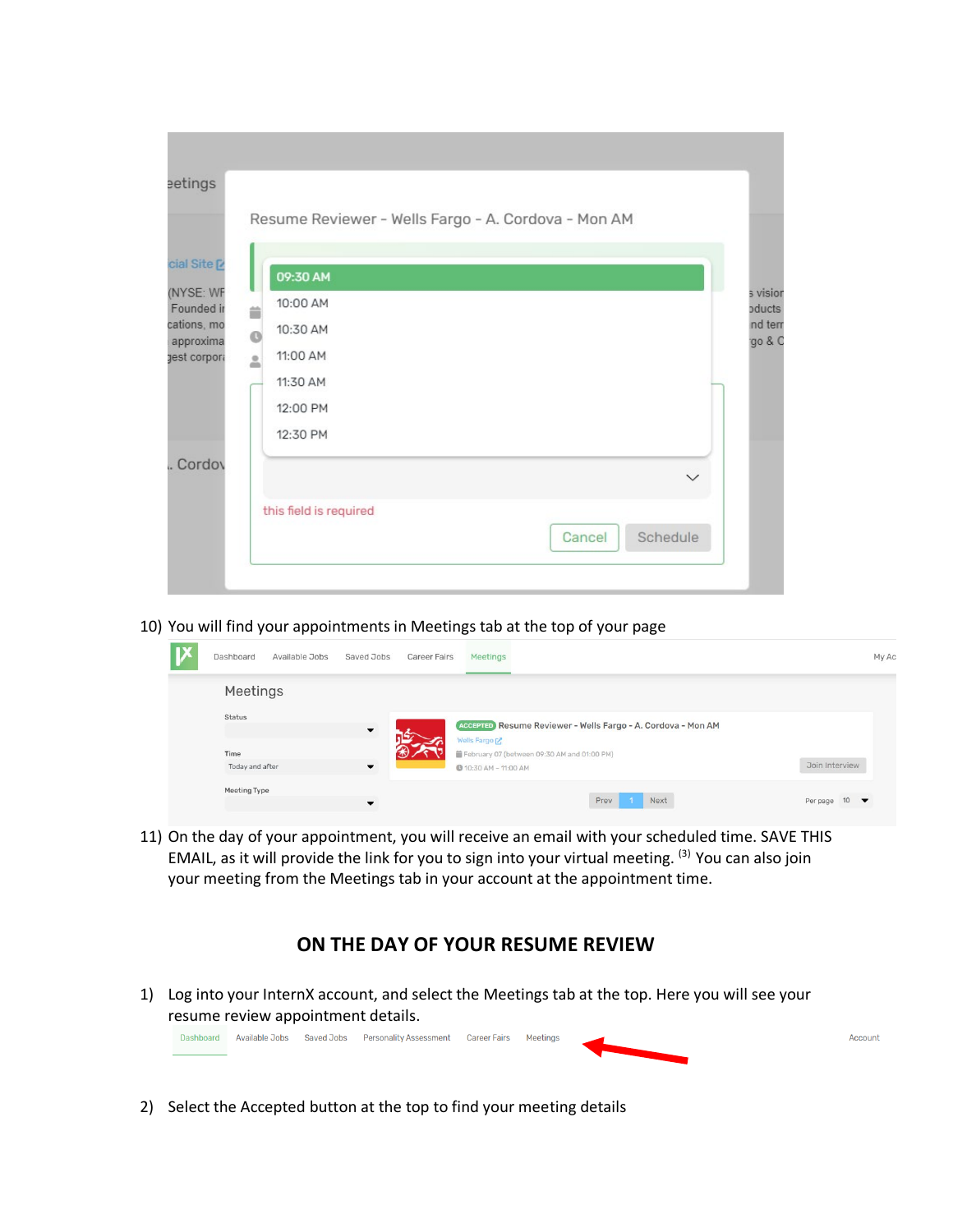| Meetings                |                          |                                                                             |                |
|-------------------------|--------------------------|-----------------------------------------------------------------------------|----------------|
| Status                  | $\overline{\phantom{a}}$ | ACCEPTED Resume Reviewer - Wells Fargo - A. Cordova - Mon AM<br>Wells Fargo |                |
| Time<br>Today and after | $\overline{\phantom{a}}$ | February 07 (between 09:30 AM and 01:00 PM)<br>10:30 AM - 11:00 AM          | Join Interview |
| Meeting Type            | ▼                        | Prev<br>Next                                                                | Per page $10$  |
|                         |                          |                                                                             |                |

3) Before your meeting time, please test out your audio and video capabilities

| February 07 (between 09:30 AM and 01:00 PM)<br><b>1</b> 0:30 AM - 11:00 AM |                                                                                                                                                                                 |  |
|----------------------------------------------------------------------------|---------------------------------------------------------------------------------------------------------------------------------------------------------------------------------|--|
| Resume Round-Up - Monday                                                   |                                                                                                                                                                                 |  |
| No Description                                                             |                                                                                                                                                                                 |  |
| Join This Meeting                                                          |                                                                                                                                                                                 |  |
|                                                                            | Join This Meeting button will not become clickable until the exact start time of meeting.                                                                                       |  |
|                                                                            | If it doesn't happen, refresh page at the start time of your meeting and check if your device time is correct.<br>Wells Fargo Official Site<br>This company have no description |  |

4) If you need to cancel your meeting, select the Decline button. This option is only available as long as the schedule is open.

| February 07 (between 09:30 AM and 01:00 PM) |                                                                                                                                                                                                             |  |
|---------------------------------------------|-------------------------------------------------------------------------------------------------------------------------------------------------------------------------------------------------------------|--|
| <b>1</b> 0:30 AM - 11:00 AM                 |                                                                                                                                                                                                             |  |
| Resume Round-Up - Monday                    |                                                                                                                                                                                                             |  |
| No Description                              |                                                                                                                                                                                                             |  |
| Join This Meeting                           |                                                                                                                                                                                                             |  |
|                                             | Join This Meeting button will not become clickable until the exact start time of meeting.<br>If it doesn't happen, refresh page at the start time of your meeting and check if your device time is correct. |  |
|                                             | Wells Fargo Official Site                                                                                                                                                                                   |  |
|                                             | This company have no description                                                                                                                                                                            |  |
|                                             |                                                                                                                                                                                                             |  |
|                                             |                                                                                                                                                                                                             |  |

5) At the time of your meeting, the Join the Meeting button will turn green. Click this button to join your meeting at the appointed time

.